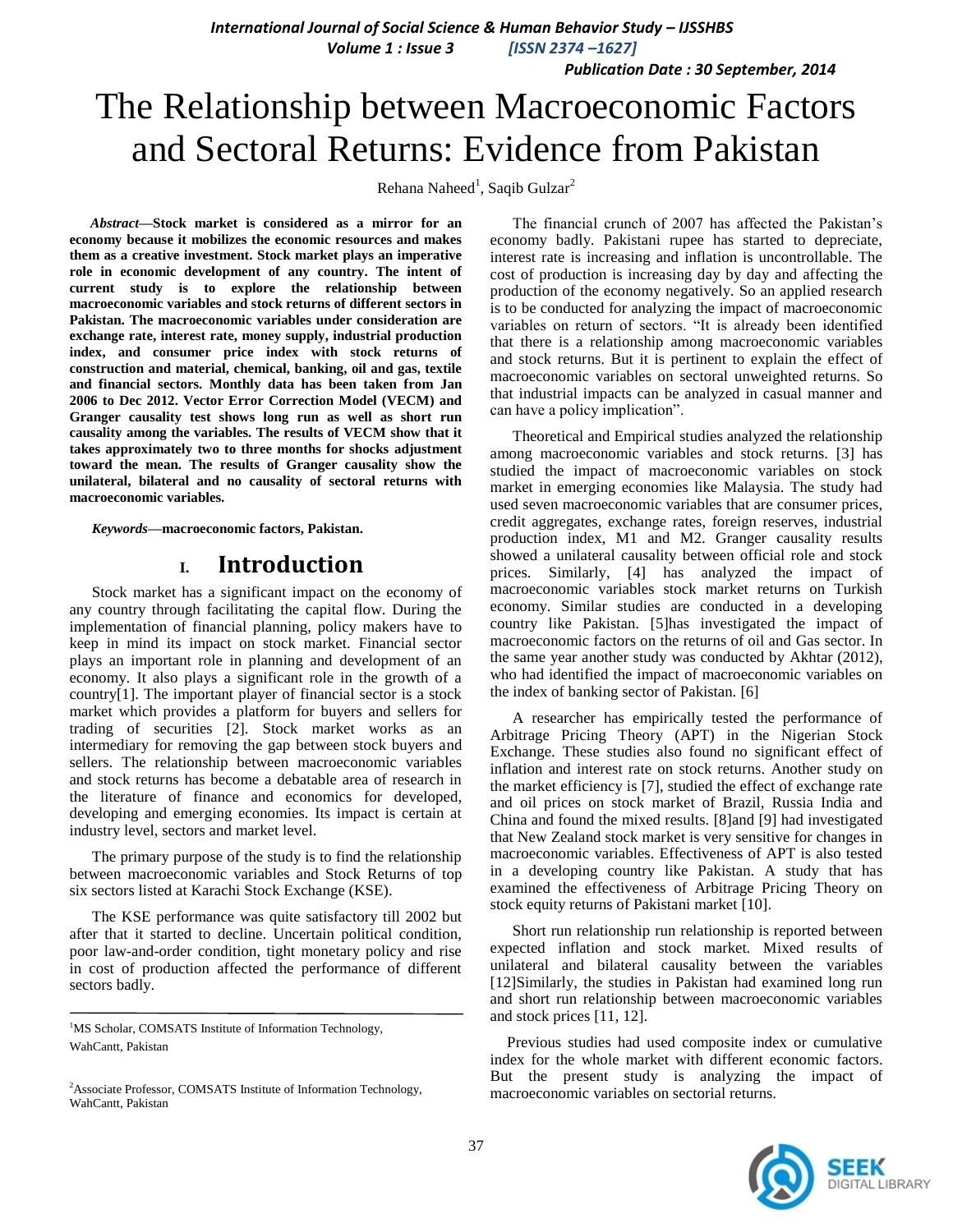#### *Publication Date : 30 September, 2014*

## **II. Data Collection**

Secondary data is collected for top 6 sectors with high market capitalization. The studied sectors are construction and material, financial services, banks, chemicals, oil and gas and textile sector. The selection of firms is on the basis of data availability. This resulted sample of 137 firms. The economic variables under consideration are consumer price index, real effective exchange rate, industrial production index, money supply  $(M2)$  and three months treasury bills rate. CPI is an indicator of inflation, RFR for 3 months T-bills yield rate is an indicator of interest rate and REER is real effective exchange rate, IPI is the index of industrial production and M2 is the indicator of money supply and is rupees per dollar. Sectorial return is calculated as a weighted average of the return of stocks.

Data is available from 2006 to 2011 on monthly basis. There are 72 monthly observations. Data of firms is taken from the website of Karachi Stock Exchange and Business Recorder and data for each firm is the monthly closing price of each firm from Jan-2006 to Dec-2011.By taking the weighted average of the monthly stock returns, return of each sector is to be formed. As far as data of economic variables is taken from the website of Karachi stock Exchange, Business Recorder and International Financial Statistics (IFS) IMF CD-ROM.

## **III. Methodology**

## *A. Dependent Variables*

Stock return is the dependent variable for all the sectors. Top six sectors are selected (on the basis of market capitalization) that have highest participation in the stock exchange. Sectors under study are construction and material, financial services, commercial banks, chemicals, oil and gas and Textile.

## *B. Independent Variables*

Real Effective Exchange Rate- REER is the relative value of currency with respect to the other currencies in index. It is adjusted for inflation. Real effective exchange rate is an indicator for trade competitiveness which shows the behavior of Pakistani currency against the basket of currencies. If the exchange rate of home currency with respect to dollar increases, it will have a negative relationship.

Treasury Bills Rate- Treasury bills rate is the proxy used for risk free short term interest rate. An increase in interest rate is the factor that may contribute in the slowing down of economy. So, it will affect negatively to the economy.

Consumer Price Index- It is the measure for change in price level of consumer goods and services that are bought by household. Inflation in Pakistan is increasing and it gives a huge rise in food products that affects individual buying pattern negatively.

Money Supply- M2 is the measure used for money supply. M2 includes money in circulation, savings, time deposits, overnight reports and non-institutional accounts in money market. The relationship is to be assumed as positive in short run because increase in money supply will lead to increase in economic activity which affects positively to sectorial returns.

Industrial Production Index- IPI is an economic indicator that is meant for growth in real sector. It is assumed that if increase in industrial production affects cash flow of banks, it will affect positively to bank returns and if an investor will invest in stock market, its impact will be positive for other sectors.

$$
R = b_0 + b_1 REER + b_2 TBR + b_3 CPI + b_4 M2 + b_5 IPI + et \qquad (1)
$$

The dependent variable R represents stock Return of the sector and bt where  $t=1,2...5$  is the sensitivity of sector returns with each independent variable. b0 represents the intercept. The intercept is the value that the dependent variable has without any influence of independent variable. b1 .... b5 are slope coefficient. et represents error term.

# **IV. Results and Discussion**

## *A. ADF Stationarity test*

[\[13\]](#page-4-12) have devised a procedure for checking the non stationarity of time series data. The time series data has a trend and is not stationary at level. Before starting the Augmented Dickey Fuller Test (ADF) optimal lag length is selected. The criteria to check optimal lag length is with Akaike Information Criteria. Based on Akaike Information Criteria (AIC) lag is selected where value of AIC is minimum.

Augmented Dickey Fuller test hypothesis is H0:  $\beta = 0$ ; and H1:  $\beta$  <

| Var                                      | Test        | <b>ADF</b>         | CV1<br>$\frac{0}{0}$     | CV     | P.V  | ADF                                 | CV1    | $\mathbf{C}\mathbf{V}$ | P.V  |  |
|------------------------------------------|-------------|--------------------|--------------------------|--------|------|-------------------------------------|--------|------------------------|------|--|
|                                          | <b>Spec</b> | t-<br><b>Stats</b> |                          | 5%     |      | t-<br>Stats                         | $\%$   | 5%                     |      |  |
|                                          |             |                    | <b>ADF</b> test at level |        |      | <b>ADF</b> test at first difference |        |                        |      |  |
| <b>Sectoral Returns Unit Root</b>        |             |                    |                          |        |      |                                     |        |                        |      |  |
| <b>Banks</b>                             | $IT-1$      | $-1.88$            | $-4.1$                   | $-3.4$ | 0.63 | $-4.09$                             | $-3.4$ | $-3.1$                 | 0.00 |  |
| Chem.                                    | $IT-1$      | $-2.34$            | $-4.1$                   | $-3.4$ | 0.40 | $-4.09$                             | $-3.4$ | $-3.1$                 | 0.00 |  |
| C&M                                      | $IT-1$      | $-2.28$            | $-4.1$                   | $-3.4$ | 0.43 | $-4.09$                             | $-3.4$ | $-3.1$                 | 0.00 |  |
| Fin.                                     | $IT-1$      | $-1.63$            | $-4.1$                   | $-3.4$ | 0.76 | $-4.06$                             | $-3.4$ | $-3.1$                 | 0.00 |  |
| O&G                                      | $IT-1$      | $-2.26$            | $-4.1$                   | $-3.4$ | 0.44 | $-4.09$                             | $-3.4$ | $-3.1$                 | 0.00 |  |
| Tex.                                     | $IT-1$      | $-2.22$            |                          | $-3.4$ | 0.46 | $-4.09$                             | $-3.4$ | $-3.1$                 | 0.00 |  |
| <b>Macroeconomic Variables Unit Root</b> |             |                    |                          |        |      |                                     |        |                        |      |  |
| ER                                       | $IT-1$      | $-2.06$            | $-4.1$                   | $-3.4$ | 0.55 | $-6.06$                             | $-4.1$ | $-3.4$                 | 0.00 |  |
| TBR                                      | $IT-1$      | $-2.13$            | $-4.1$                   | $-3.4$ | 0.51 | $-7.02$                             | $-4.1$ | $-3.4$                 | 0.00 |  |
| <b>CPI</b>                               | $IT-3$      | $-2.61$            | $-4.1$                   | $-3.4$ | 0.26 | $-3.18$                             | $-4.1$ | $-3.4$                 | 0.09 |  |
| MS                                       | $IT-1$      | $-2.44$            | $-4.1$                   | $-3.4$ | 1.35 | -7.96                               | $-4.1$ | $-3.4$                 | 0.00 |  |
| IPI                                      | $IT-2$      | $-2.87$            | $-4.1$                   | $-3.4$ | 0.17 | $-3.54$                             | $-4.1$ | $-3.4$                 | 0.04 |  |
|                                          |             |                    |                          | $-3.4$ |      |                                     |        | $-3.4$                 |      |  |

TABLE 1: ADF RESULTS AT LEVEL AND FIRST DIFFERENCE

The variable is stationary if we accept the alternate hypothesis and  $p<0.05$ . However, if null hypothesis is accepted ( $p>0.05$ ) it means that time series data is non stationary. Results of ADF test show that data is stationary at first difference.

## *B. Descriptive Statistics*

For checking normality of the data, descriptive statistics is applied. Normality of data is assessed by three measures that

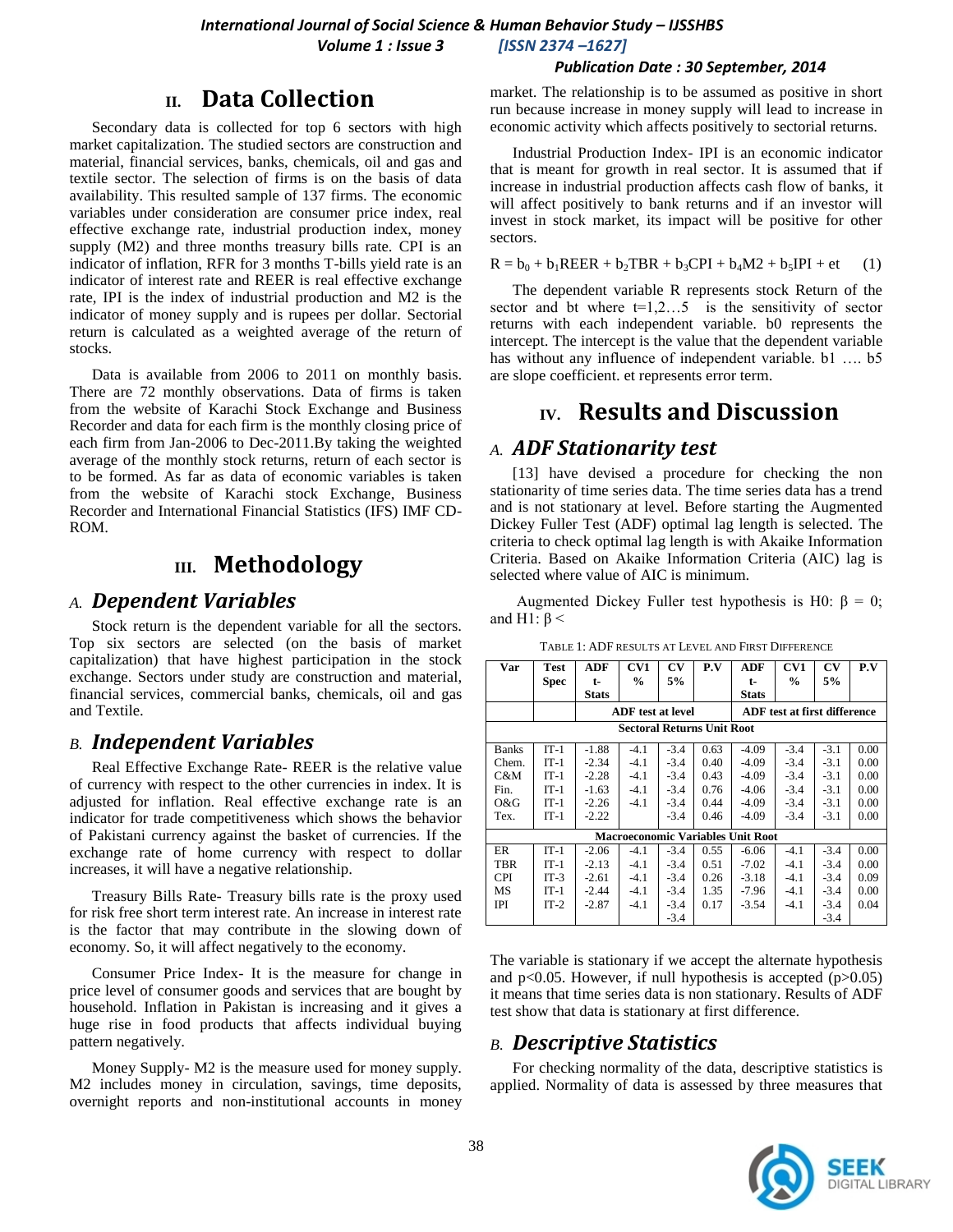## *International Journal of Social Science & Human Behavior Study – IJSSHBS Volume 1 : Issue 3 [ISSN 2374 –1627]*

are Skewness, Kurtosis and Jarque-Bera. Skewness shows the distribution of time series around its mean.

|                 | ER      | <b>CPI</b> | <b>TBR</b> | MS      | IPI  |
|-----------------|---------|------------|------------|---------|------|
| Mean            | 4.62    | 4.98       | 2.40       | 15.35   | 5.03 |
| Std. Dev.       | 0.03    | 0.22       | 0.18       | 0.21    | 0.26 |
| <b>Skewness</b> | $-0.66$ | $-0.06$    | $-0.29$    | $-0.10$ | 0.13 |
| Kurtosis        | 2.61    | 1.55       | 1.41       | 1.94    | 1.72 |
| Jarque-Bera     | 5.81    | 6.34       | 8.62       | 3.49    | 5.10 |
| Probability     | 0.05    | 0.04       | 0.01       | 0.17    | 0.07 |

TABLE 2: RESULTS OF DESCRIPTIVE STATISTICS (INDEPENDENT VARIABLES)

Table 2 shows the mean values of all the independent variables that is low and ranges from 2.40 to 15.35. The value of standard deviation shows is low for exchange rate and high for all other variables. It is positively skewed for industrial production index and negative for other variables. Jarque-Bera probability value shows that it is not normal distribution except for money supply.

Similarly mean value for sectorial returns is shown in Table 3. The value of standard deviation is high for financial and construction and material sector and low for others. The data is positively skewed for banking, chemical and construction and

 *Publication Date : 30 September, 2014*

| Bank            | <b>Banks</b> | Chemical | <b>CM</b> | Financial | OG      | Textile |
|-----------------|--------------|----------|-----------|-----------|---------|---------|
| Mean            | 3.57         | 4.06     | 3.23      | 2.44      | 5.22    | 3.96    |
| Std-Dev         | 0.36         | 0.19     | 0.52      | 0.97      | 0.21    | 0.17    |
| <b>Skewness</b> | 0.25         | 0.35     | 0.01      | $-0.19$   | $-0.55$ | $-0.35$ |
| Kurtosis        | 1.99         | 2.75     | 1.42      | 1.72      | 4.63    | 2.01    |
| Jarque-Bera     | 3.77         | 1.67     | 7.43      | 5.35      | 11.77   | 4.42    |
| Probability     | 0.15         | 0.43     | 0.02      | 0.06      | 0.002   | 0.10    |

Kurtosis shows that the distribution is flat for all sectors and it is peak for oil and gas sector. Jarque-Bera probability value shows that it is a normal distribution except for chemical, textile and banking sector.

#### *C. Cointegration Analysis Results*

To investigate the long run relationship between economic variables and stock market return cointegration technique is applied.

In Johansen approach first step is to find the order of integration of all variables. If order of integration is same for all the variables this test is appropriate for estimating the long run relationship among variables. The most important procedure to select optimal lag length is VAR lag order selection criteria.

| procedure to sencer optimal lag length is<br>I material sector and negative for other sectors.<br>selection criteria. |                             |                            |        |          |                                                                      |           |       |         |
|-----------------------------------------------------------------------------------------------------------------------|-----------------------------|----------------------------|--------|----------|----------------------------------------------------------------------|-----------|-------|---------|
|                                                                                                                       |                             |                            |        |          | TABLE 4: RESULTS OF COINTEGRATION (JOHANSON COINTEGRATION TECHNIQUE) |           |       |         |
|                                                                                                                       | <b>Trace Statistics</b>     | <b>Maximum Eigen value</b> |        |          |                                                                      |           |       |         |
| Sectors                                                                                                               | Hypo No. of $CE(s)$         | Statistic                  | CV 5%  | Prob.**  | Hypo No. of CE(s)                                                    | Statistic | CV 5% | Prob.** |
| Banking                                                                                                               | $r = 0^*$                   | 152.44                     | 103.84 | 0.00     | $r = 0^*$                                                            | 59.66     | 40.95 | 0.00    |
|                                                                                                                       | $r \leq 1$ *                | 92.77                      | 76.97  | 0.00     | $r \leq 1$                                                           | 32.79     | 34.80 | 0.08    |
|                                                                                                                       | $r \leq 2$ *                | 59.98                      | 54.07  | 0.01     | $r\leq 2$                                                            | 27.15     | 28.58 | 0.07    |
| Chemical                                                                                                              | $\mathbf{r}~=0^{*}$         | 151.90                     | 103.84 | 0.00     | $\mathbf{r}~=0^{*}$                                                  | 56.68     | 40.95 | 0.00    |
|                                                                                                                       | $r\,\leq 1$ *               | 95.22                      | 76.97  | 0.00     | $r \leq 1$                                                           | 34.65     | 34.80 | 0.05    |
|                                                                                                                       | $r\leq 2$ *                 | 60.57                      | 54.07  | 0.01     | $r \leq 2$                                                           | 25.49     | 28.58 | 0.11    |
| C & M                                                                                                                 | $r = 0^*$                   | 130.77                     | 103.84 | 0.00     | $r = 0^*$                                                            | 44.00     | 40.95 | 0.02    |
|                                                                                                                       | $r\,\leq1$ *                | 86.76                      | 76.97  | 0.00     | $r \leq 1$                                                           | 34.00     | 34.80 | 0.06    |
| Financial                                                                                                             | $\mathbf{r} = \mathbf{0}^*$ | 155.88                     | 103.84 | 0.00     | $\mathbf{r} = \mathbf{0}^*$                                          | 56.53     | 40.95 | 0.00    |
|                                                                                                                       | $r\,\leq 1$ *               | 99.35                      | 76.97  | 0.00     | $r\leq 1$ *                                                          | 36.81     | 34.80 | 0.02    |
|                                                                                                                       | $r \leq 2^*$                | 62.53                      | 54.07  | 0.00     | $r \leq 2$                                                           | 27.79     | 28.58 | 0.06    |
| O&G                                                                                                                   | $r = 0^*$                   | 143.10                     | 103.84 | 0.00     | $r = 0^*$                                                            | 47.98     | 40.95 | 0.00    |
|                                                                                                                       | $r\,\leq 1$ *               | 95.11                      | 76.97  | 0.00     | $r\,\leq 1$ *                                                        | 35.98     | 34.80 | 0.03    |
|                                                                                                                       | $r\leq 2^*$                 | 59.12                      | 54.07  | $0.01\,$ | $r\leq 2^*$                                                          | 29.33     | 28.58 | 0.04    |
| Textile                                                                                                               | $r = 0^*$                   | 145.91                     | 103.84 | 0.00     | $\mathbf{r}~=0$ *                                                    | 57.75     | 40.95 | 0.00    |
|                                                                                                                       | $r \leq 1$ *                | 88.16                      | 76.97  | 0.00     | $r \leq 1$                                                           | 29.83     | 34.80 | 0.17    |
|                                                                                                                       | $r \leq 2^*$                | 58.32                      | 54.07  | 0.01     | $r\leq 2$                                                            | 27.19     | 28.58 | 0.07    |
|                                                                                                                       |                             |                            |        |          |                                                                      |           |       |         |
|                                                                                                                       |                             |                            |        | 39       |                                                                      |           |       |         |

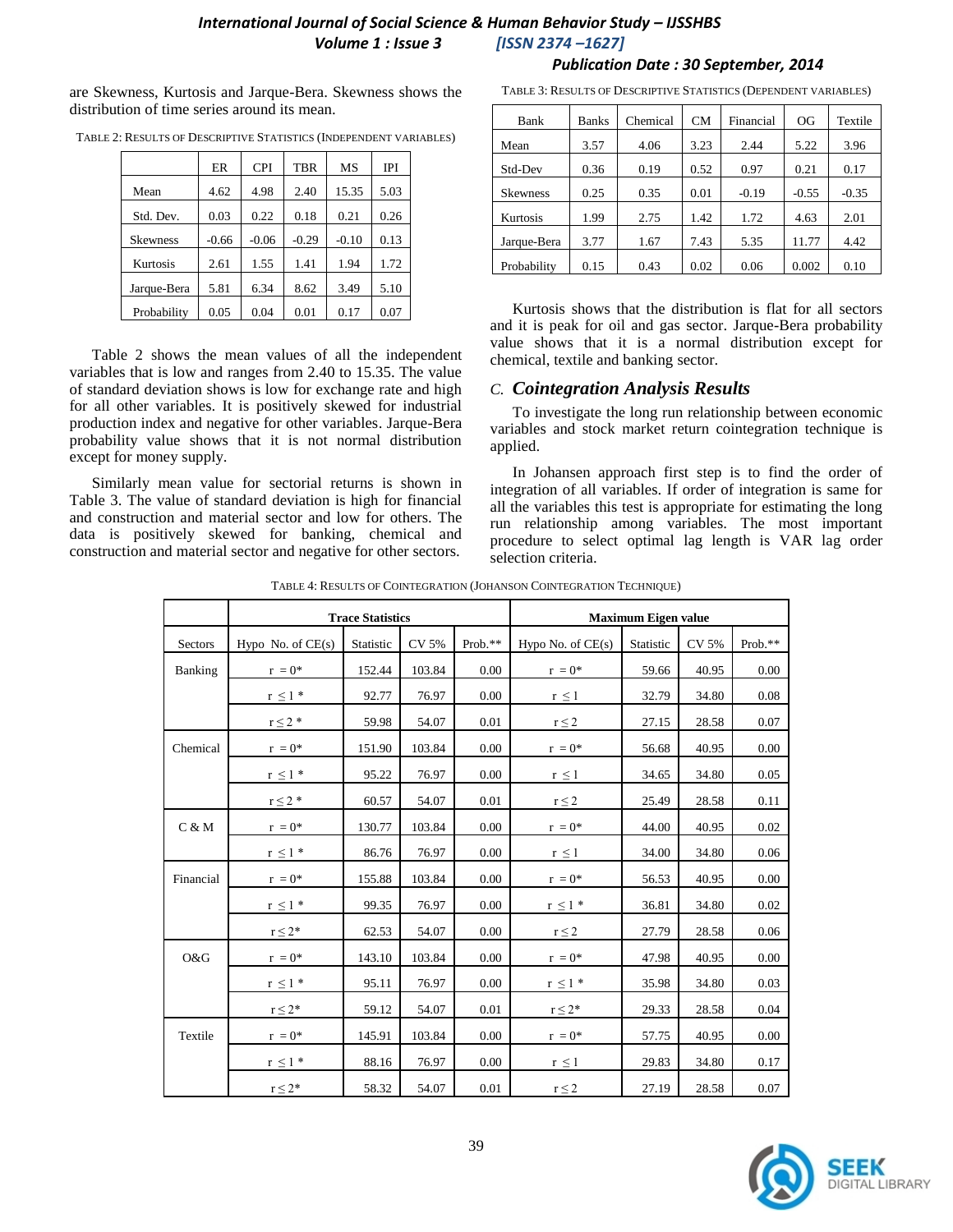#### *International Journal of Social Science & Human Behavior Study – IJSSHBS Volume 1 : Issue 3 [ISSN 2374 –1627]*

#### *Publication Date : 30 September, 2014*

The numbers of co-integrating relations that are determined by testing for co-integration rank test are stated in Table 4. The cointegrating rank test is for identifying the no of cointegrating equations. If Trace statistics is greater than critical value at 5% level of significance, we will reject the null hypothesis H0, that there is no cointegration among macroeconomic variables and sector returns and accept the alternate hypothesis that is there is cointegration among macroeconomic variables and sector returns. There exist three cointegrating equations where trace statistics values are greater than critical values at 5% level of significance. As far as p values are concerned three values are less than 0.01 so the results are significant at 1% level of significance.

#### *D. Long Run Causal Relationship/VECM*

In order to analyze the long run dynamics or causal relationship, we apply VECM approach. The coefficient of error correction term shows the speed of adjustment of disequilibrium toward mean. If the coefficient of error term is negative, it shows adjustment of disequilibrium toward the mean while no adjustment for positive coefficient. Negative significant coefficient depicts that some error is corrected in current period while the remaining are carried forward for the next month. Negative insignificant results show that all the shocks are corrected in current period.

For banking sector, the coefficient is significant with t value 0f -5.46 with negative sign. It depicts that returns of banking sector adjusted by 45% in current month which showed it will take  $(1/0.45=2.22)$  two to three months to eliminate disequilibrium. Short run dynamics also tested for chemical sector the coefficient of error term is statistically significant with negative sign. Returns of chemical sector showed that it takes approximately two months (1/0.46=2.13) for adjustment of shocks or disequilibrium. Similarly the coefficient of error term is significant and negative in oil and Gas sector return. -0.267 shows that approximately 27% shocks are adjusted in current month and it takes approximately 4 months for returns to adjust toward long run equilibrium.

While the coefficient of error term is negatively signed in financial, construction, and material sector, but the coefficients are statistically insignificant. The insignificant coefficient depicts that all the returns of both financial and construction and material sectors are adjusted in current period for long run equilibrium. While an insignificant positive coefficient shows that there is no adjustment of shocks towards the mean in long run equilibrium.

## *E. Granger Causality Test*

Results of correlation show the association between two variables but it does not show the direction of causality. For causality of direction granger causality test is appropriate. The [\[14\]](#page-4-13) not only describes the causation between two variables but also explains that how previous values affect the current values. The estimated results of causality showed that variables have a unilateral, bilateral or no causality among economic variables and sectoral returns. There are two type of hypothesis, the null hypothesis is economic variables which cause sectoral returns and alternate hypothesis is sectoral returns which causes economic variables. The causality is found to be significant at 5% level of significance.

Consumer price index has a bilateral causality for oil and gas sector which means that economic variables cause sectoral return and sectoral returns cause economic variables. No causality in banking and textile and banking sector mean that both do not cause one another in short run. A unilateral causality is found in financial, construction and material, and chemical sectors. The alternate hypothesis is accepted that is CPI cause return for financial and construction and material sector and return cause CPI for chemical sector. A unilateral causality is found between Exchange rate and stock returns in financial and textile sectors. Exchange rate causes return is accepted for financial and textile sector and return causes exchange rate is accepted for chemical and construction and material sector, while no causality is found for banking and oil and gas sector.

There exists a unilateral causality for all the sectors for industrial production index. The result of unilateral causality shows that industrial production index is the cause of returns and returns does not cause industrial production index. In case of interest rate bilateral causality that is interest rate cause return and return cause interest rate is found in banking, financial and oil and gas sector. A unilateral causality for return causes interest rate is observed in construction and material sector, while interest rate cause return for chemical and textile sector. Money supply and return relationship showed no causality for financial, chemical and oil and gas sector. A unilateral causality is found from money supply to return in textile and construction and material sector and from return to money supply for banking sector.

#### V. **Conclusion and Recommendation**

It is concluded that there exists a relationship among macroeconomic variables and sectoral return of six sectors. The relationship of macroeconomic variables with stock returns is tested by applying Johansson cointegration technique. Results showed that there exist three cointegrating equations in oil and gas sector, banking, chemical, textile and financial sector and two cointegrating equations in construction and material sectors on the basis of trace statistics. It shows that there exists a long run relationship among the independent and dependent variables.

The coefficient of error correction term showed the speed of adjustment of disequilibrium. It takes approximately 2 months for adjustment of disequilibrium toward the mean in banking and chemical sector and 4 months in oil and gas sector. All the shocks are adjusted in the current period in construction and material and financial sector while no adjustment of returns toward the equilibrium in manufacturing sector was noticed.

While the results of causality showed that consumer price index have a bilateral causality oil and gas sector, no causality in banking and textile sector and unilateral causality in other sectors. A unilateral causality is found between Exchange rate and stock returns in financial, construction and material,